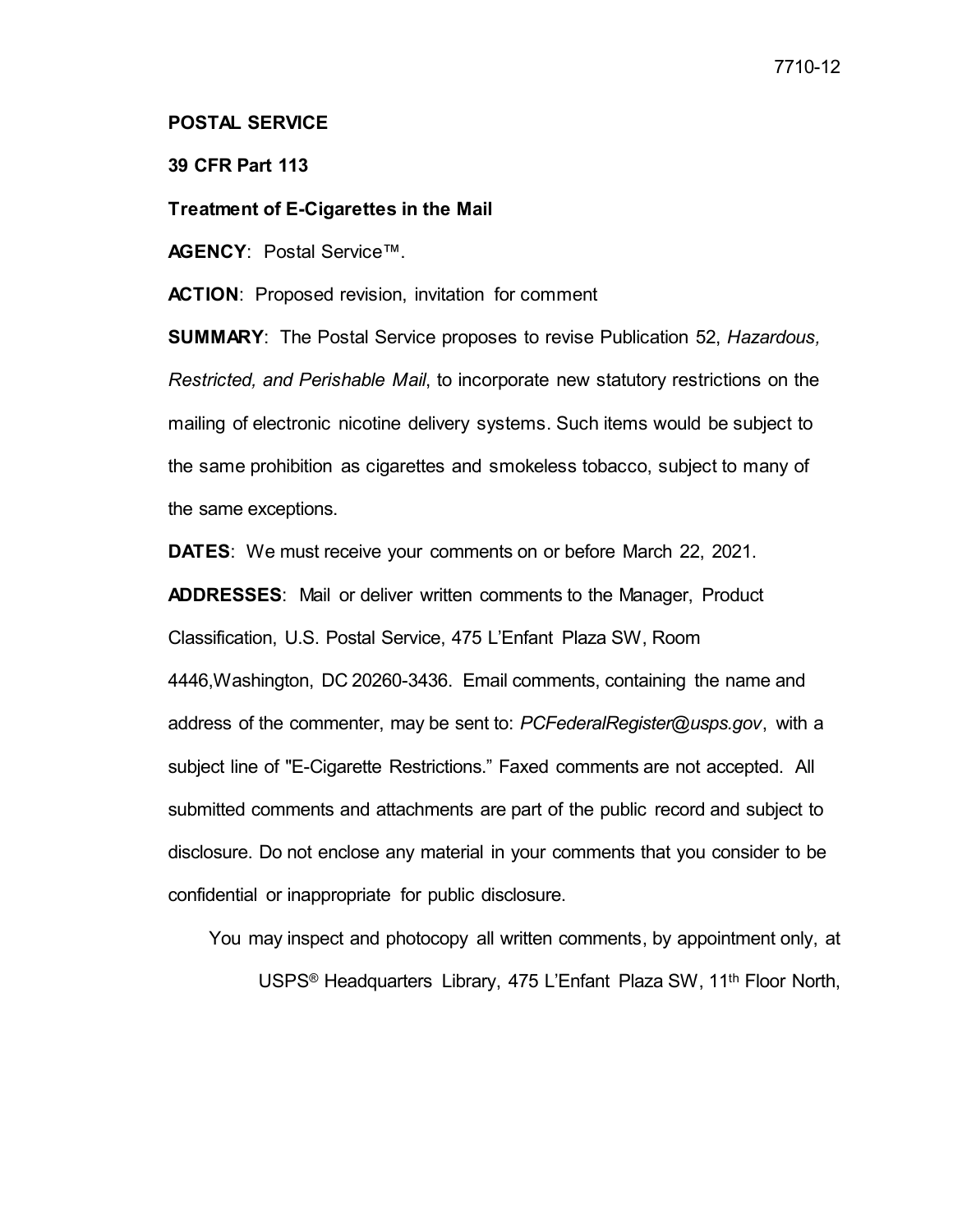Washington, D.C. 20260. These records are available for review Monday through Friday, 9 a.m. and 4 p.m. by calling 202-268-2906.

# **FOR FURTHER INFORMATION CONTACT:** Dale E. Kennedy, 202-268-6592. **SUPPLEMENTARY INFORMATION:**

The Postal Service is proposing to amend Publication 52 with the provisions described below and, once adopted, will incorporate the revised Publication 52 by reference into 39 C.F.R. Part 113. You may view the text of the proposed edits to Publication 52 at https://pe.usps.com.

On December 27, 2020, the Preventing Online Sales of E-Cigarettes to Children Act ("Act"), Pub. L. No. 116-160, div. FF, title VI (2020), was enacted. Effective 90 days after enactment, Section 602 of the Act adds "electronic nicotine delivery systems" (ENDS) to the definition of "cigarettes" subject to regulation under the Jenkins Act, 15 U.S.C. 375 et seq. Consequently, ENDS will also become subject to the mailability restrictions and exceptions in 18 U.S.C. 1716E, which rely on the Jenkins Act definition of "cigarettes." 18 U.S.C. 1716E(a)(1). Section 603 of the Act requires the Postal Service to promulgate implementing regulations not later than 120 days after enactment and provides that the prohibition on mailing ENDS will apply immediately "on and after" the date of the final rule.

## **Current Mailing Restrictions on Cigarettes and Smokeless Tobacco**

Currently, 18 U.S.C. 1716E bans the mailing of cigarettes and smokeless tobacco except in narrowly defined circumstances, as described below.

• **Noncontiguous States:** intrastate shipments within Alaska or Hawaii;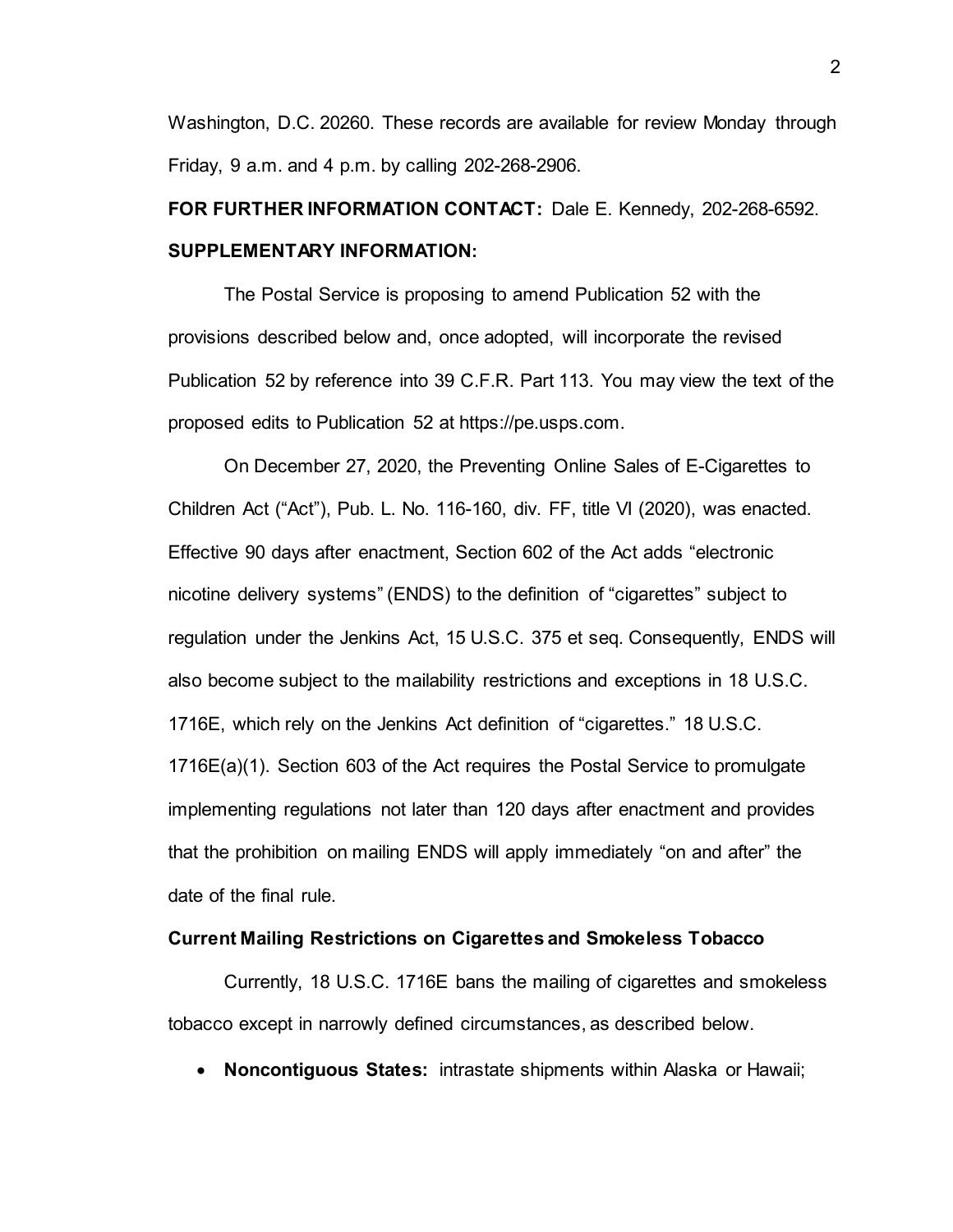- **Business/Regulatory Purposes:** shipments transmitted between verified and authorized tobacco industry businesses for business purposes, or between such businesses and federal or state agencies for regulatory purposes;
- **Certain Individuals:** lightweight shipments mailed between adult individuals, limited to 10 per 30-day period;
- **Consumer Testing:** limited shipments of cigarettes sent by verified and authorized manufacturers to adult smokers for consumer testing purposes; and
- **Public Health:** limited shipments by federal agencies for public health purposes under similar rules applied to manufacturers conducting consumer testing.

18 U.S.C. 1716E(b)(2)-(6). Outside of these exceptions, the Postal Service cannot accept or transmit any package that it knows, or has reasonable cause to believe, contains nonmailable smokeless tobacco or cigarettes. *Id.* at (a)(1).

The Postal Service has determined that the exceptions above cannot feasibly be applied to inbound or outbound international mail, mail to or from the Freely Associated States, or mail presented at overseas Army Post Office (APO), Fleet Post Office (FPO), or Diplomatic Post Office (DPO) locations and destined to addresses in the United States. Publication 52*, Hazardous, Restricted and Perishable Mail* 472.2. As such, all cigarettes and smokeless tobacco in such mail are nonmailable, without exception.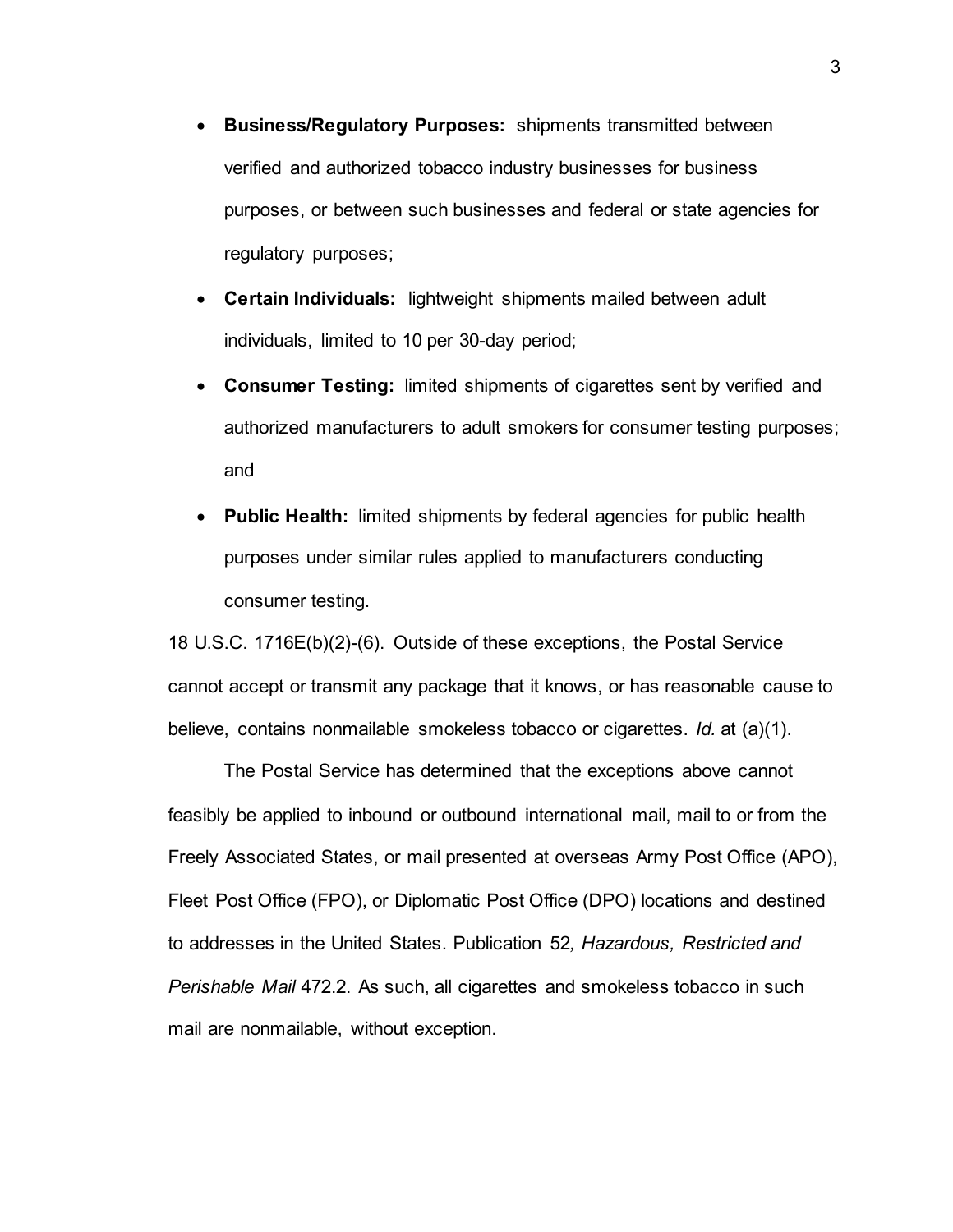Nonmailable cigarettes and smokeless tobacco deposited in the mail are subject to seizure and forfeiture. 18 U.S.C. 1716E(c). Senders of nonmailable cigarettes or smokeless tobacco are subject to criminal fines, imprisonment, and civil penalties, in addition to enforcement under other federal, state, and local laws. *Id.* at (d), (e), (h).

## **Definition of ENDS**

The proposed rule uses the definition of ENDS contained in 15 U.S.C.  $375(7)$ , as amended by section  $602(a)(1)(C)$  of the Act. Under this definition, an ENDS is any electronic device that, through an aerosolized solution, delivers nicotine, flavor, or any other substance to the user inhaling from the device. Examples include e-cigarettes, e-hookahs, e-cigars, vape pens, advanced refillable personal vaporizers, and electronic pipes. Provisions relating to ENDS also extend to any component, liquid, part, or accessory of an ENDS, regardless of whether sold separately from the device. Despite the name, an item can qualify as an ENDS without regard to whether it contains or is intended to be used to deliver nicotine; liquids that do not actually contain nicotine can still qualify as ENDS, as can devices, parts, components, and accessories capable of or intended for use with non-nicotine-containing liquids.

Excluded from the statutory definition are products approved by the Food and Drug Administration for sale as tobacco cessation products or for other therapeutic purposes and marketed and sold solely for such purposes. Accordingly, the proposed rule excludes such items from the definition of ENDS. Approved tobacco cessation and therapeutic products thus remain mailable in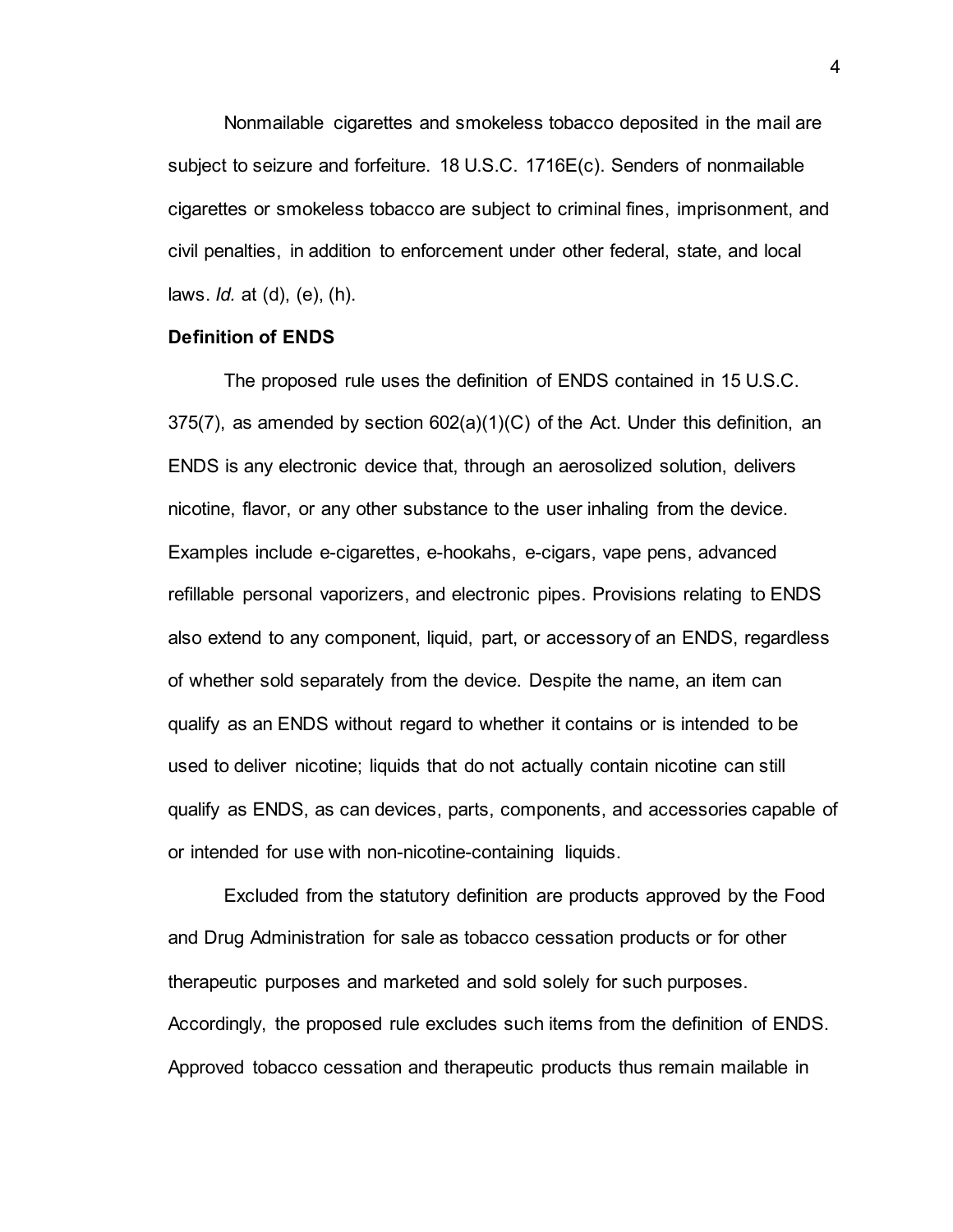domestic mail, international mail, mail treated as domestic, and mail from overseas APO/FPO/DPO addresses to United States destination addresses.

## **Extension of Existing Provisions to ENDS in General; Terminology**

In general, the proposed rule would extend the current treatment of cigarettes and smokeless tobacco to ENDS. This is consistent with how the Act formally includes ENDS within the definition of "cigarettes" in 15 U.S.C. 375(2)(A)(ii), which is used in 18 U.S.C. 1716E. Consequently, all existing restrictions on and exceptions for "cigarettes" apply to ENDS, except where context indicates otherwise.

It is not intuitive that ENDS should be understood as a form of "cigarette." In general parlance, "cigarettes" most commonly consist of ground leaf tobacco wrapped in paper, which deliver nicotine to a smoker when solid matter is combusted, and the resulting smoke inhaled. ENDS are electronic devices and their components and fillers, which deliver either nicotine or non-nicotine substances to a user when a liquid is vaporized, and the resulting vapor inhaled. To facilitate understanding by readers not versed in the statute, we propose to treat ENDS as a standalone category, albeit one generally subject to the same restrictions and exceptions as cigarettes, consistent with the statute.

We have considered two ways in which to express this generally equivalent treatment. First, cigarettes, ENDS, and smokeless tobacco could be listed serially in every applicable instance; however, this option appears to unduly clutter the rules' text. Second, we could employ a shorthand term to encompass all three types of items. Indeed, the statute itself appears to take this approach.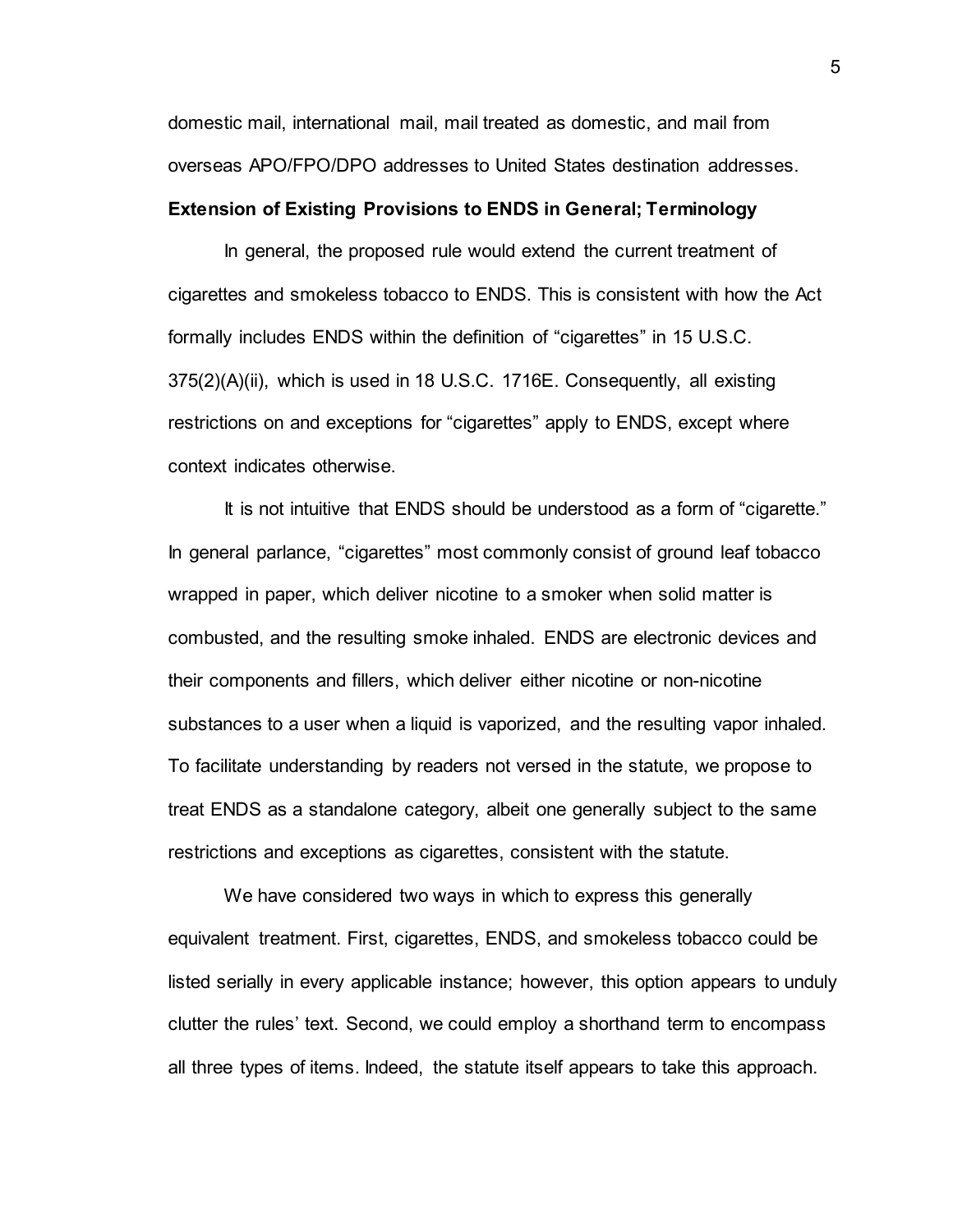Although the term is not defined in either 18 U.S.C. 1716E or 15 U.S.C. 375, "tobacco product" is used in the title of 18 U.S.C. 1716E and throughout its text as apparent shorthand for the products made nonmailable by that section (i.e., cigarettes and smokeless tobacco). Because ENDS now fall within that scope through their inclusion in the pertinent statutory definition of "cigarettes," it seems reasonable to use the umbrella term "tobacco product" to refer to ENDS as well as cigarettes and smokeless tobacco. Hence, we propose to add a definition of "tobacco products" and to replace numerous instances of "cigarettes and smokeless tobacco" with "tobacco products."

This proposed solution admittedly shares some of the same conceptual difficulty discussed above in relation to cigarettes: technically speaking, ENDS are not products derived from tobacco. In this instance, however, the general conceptual alignment, together with the benefits of a shorthand term and consistency with the statute's use of the term, appear to weigh in favor of "tobacco product" in reference to all products nonmailable under 18 U.S.C. 1716E. Commenters are invited to propose alternative terminological approaches and to discuss the relative merits of their proposals.

### **Standards for Determining Nonmailability**

Current law requires the Postal Service to treat shipments of cigarettes and smokeless tobacco as nonmailable not only where Postal Service personnel have actual knowledge that a shipment contains such items, but also where Postal Service personnel have "reasonable cause to believe" that such contents are present. 18 U.S.C. 1716E(a)(1). "Reasonable cause" exists where a party is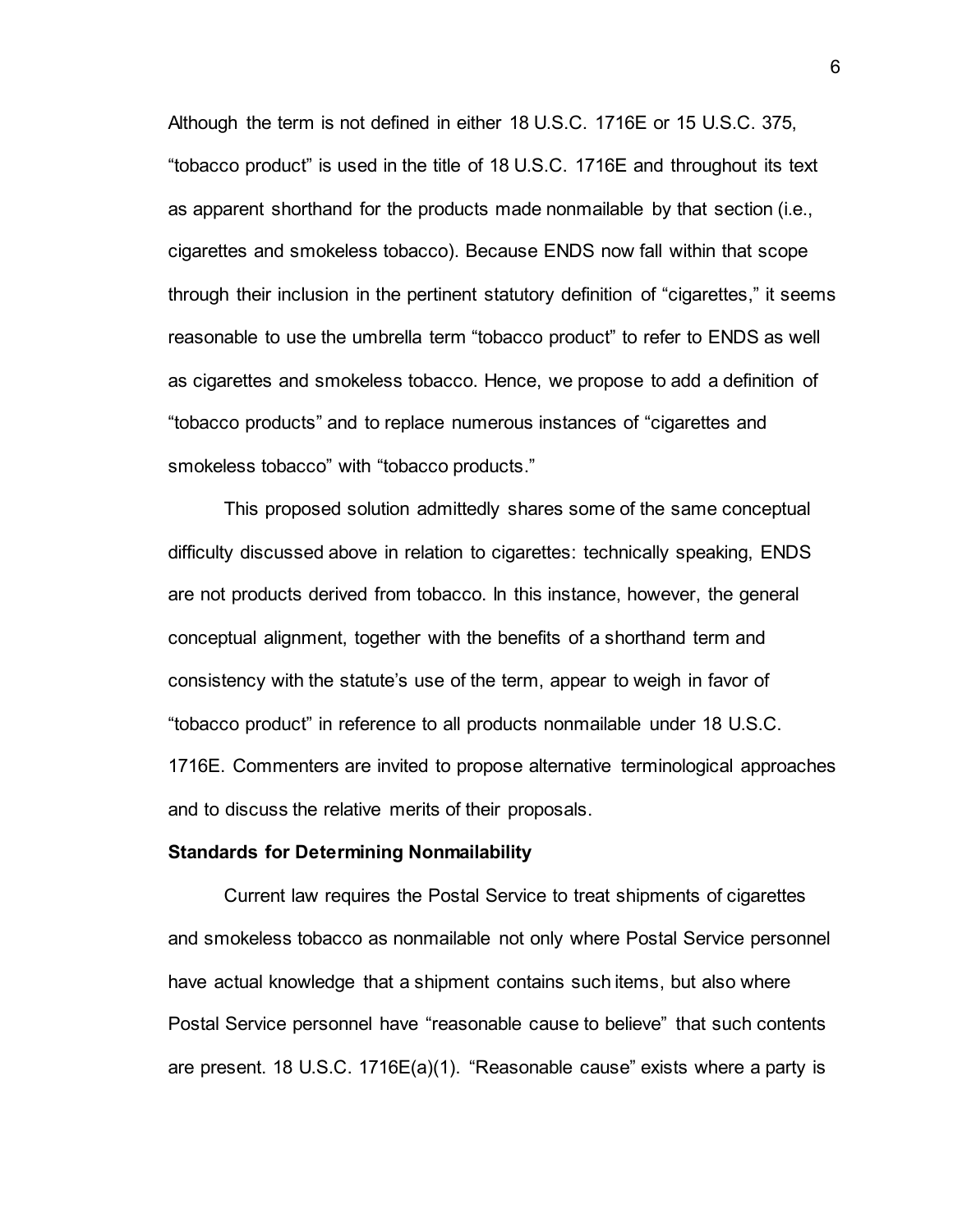on the U.S. Attorney General's List of Unregistered or Noncompliant Delivery Sellers, and where public statements or advertisements indicate an intent to mail nonmailable cigarettes or smokeless tobacco for payment. *Id.* at (a)(2). The statute's use of "includes" before these enumerations of "reasonable cause" plainly indicates that the list is illustrative, rather than exhaustive, but it is silent on what else constitutes "reasonable cause." Beyond those enumerated indicia of suspicion, other circumstances pertaining to a mailpiece may give rise to a reasonable suspicion that a package contains nonmailable cigarettes, smokeless tobacco, or ENDS. Where Postal Service personnel observe such circumstances and determine that reasonable cause exists, they may treat a package as nonmailable. The proposed rule would make this explicit.

In the specific context of ENDS, the new statutory definition conditions mailability on factors that are extrinsic to the physical item: namely, whether a product is FDA-approved for therapeutic or tobacco-cessation use, and whether it is marketed and sold exclusively for such purposes. These circumstances are known or knowable by a mailer, but they are not necessarily apparent to Postal Service personnel reviewing a package. If the possessor of an FDA-approved and exclusively marketed therapeutic or tobacco-cessation product wishes to mail it, then that person has the unique means and incentive to provide adequate information with the package so that Postal Service personnel can identify the otherwise nonmailable item as, in fact, mailable. If a mailer does not do so, then the Postal Service has no basis to disbelieve indicia indicating the presence of a nonmailable ENDS.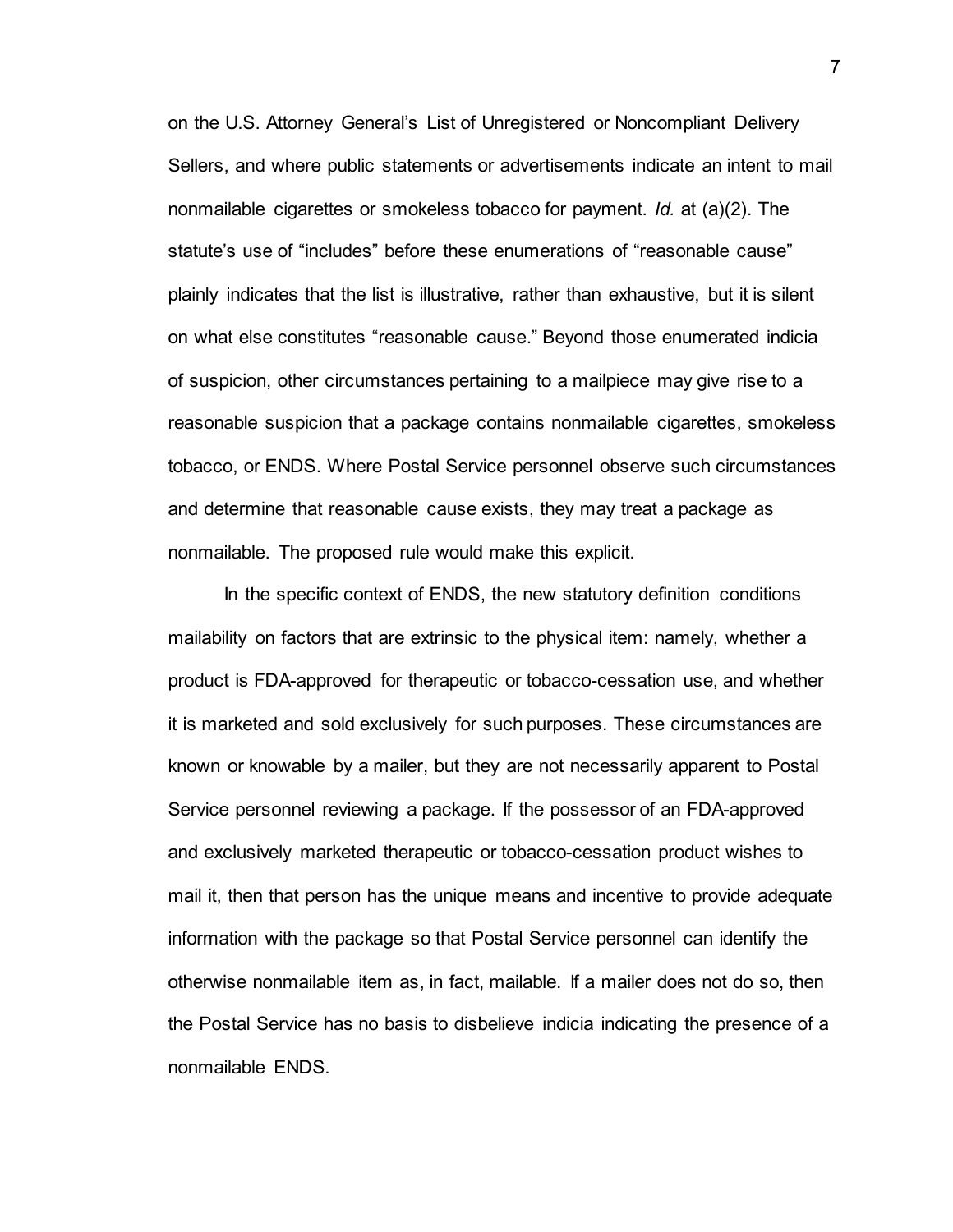In expecting the mailer to supply such information, the Postal Service must be able to verify that the mailer is acting in good faith and not illegitimately treating the therapeutic/tobacco-cessation exclusion as an opportunity to evade the general mailing ban. If the mailer's claim to the exclusion is not appropriately credible or verifiable, then that claim may not be sufficient to deprive the Postal Service of reasonable cause to believe that the item is a nonmailable ENDS. Therefore, the proposed rule would authorize Postal Service personnel, upon reasonable cause to believe that a package contains cigarettes, smokeless tobacco, or ENDS, to treat the package as nonmailable unless the customer has affirmatively, credibly, and verifiably indicated that the relevant contents are, in fact, mailable.

Commenters are invited to offer their views on this proposed standard for reasonable cause in connection with ENDS-type items (or any other tobacco products). To the extent that commenters might propose alternative standards, commenters are advised to account specifically for the need to prevent abuse of the narrow exclusion of therapeutic and tobacco-cessation products; the asymmetry between mailers' and the Postal Service's access to information about the FDA-approval status and marketing of particular products; the Postal Service's limited resources; and its limited legal authority to open mailpieces that are sent in sealed mail classes without a warrant. 39 U.S.C. 404(c); 39 C.F.R. 233.3(c)(3)-(4), (g)(1)-(2).

## **Applicability of Exceptions**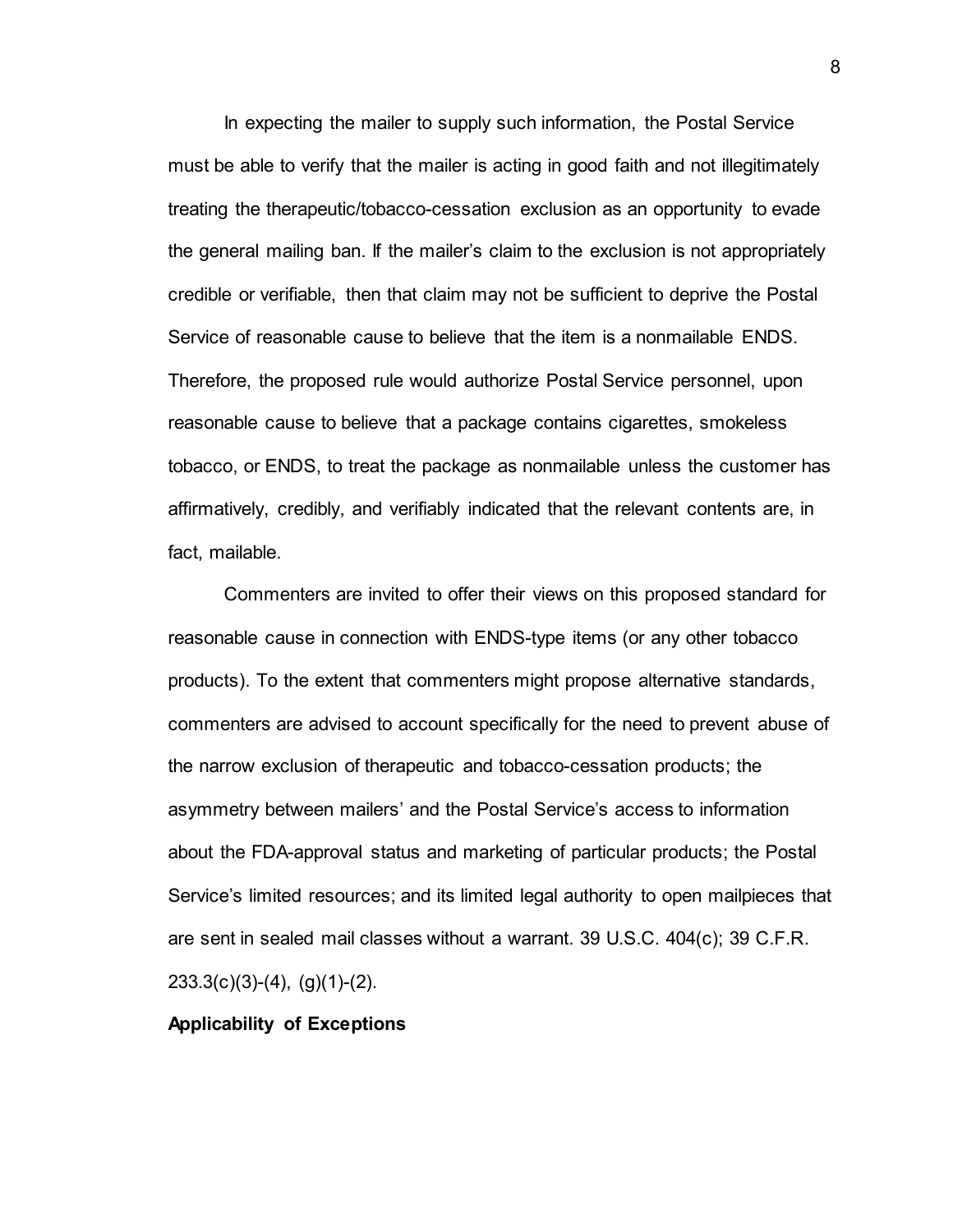The existing Noncontiguous States, Business/Regulatory Purposes, and Certain Individuals exceptions appear to be articulated in terms that can apply to ENDS as well as to cigarettes and smokeless tobacco. As such, the proposed use of the umbrella term "tobacco products" in the rules for each exception would automatically apply all such existing rules to ENDS. Commenters are nonetheless invited to identify any potential anomalies or other problems that this approach might create and to recommend solutions for such problems.

The Consumer Testing and Public Health exceptions apply only to "cigarettes," and not to smokeless tobacco. 18 U.S.C. 1716E(b)(5)-(6). As noted earlier, the Act technically includes ENDS within the relevant definition of "cigarettes." Without more, this would ordinarily indicate that these exceptions should apply to ENDS as well as other forms of "cigarettes." However, 18 U.S.C. 1716E(b)(5)(A)(ii) or (C)(ii)(III) confine the exceptions to packages containing "not more than 12 packs of cigarettes (240 cigarettes)." Congress did not amend these provisions when it included ENDS, broadly defined, in the definition of "cigarettes," and neither the text of the Act nor its legislative history contains any guidance as to how these conditions should apply to ENDS.

ENDS are not packaged in such standard quantities as traditional cigarettes. ENDS rely on devices that can be used in an open-ended fashion, with potentially limitless quantities of liquid filled cartridges, whereas traditional cigarettes are self-contained, single-use items. Moreover, ENDS filler liquids can contain varying quantities of nicotine, or even no nicotine, whereas cigarettes uniformly contain nicotine. As such, it does not appear possible even to devise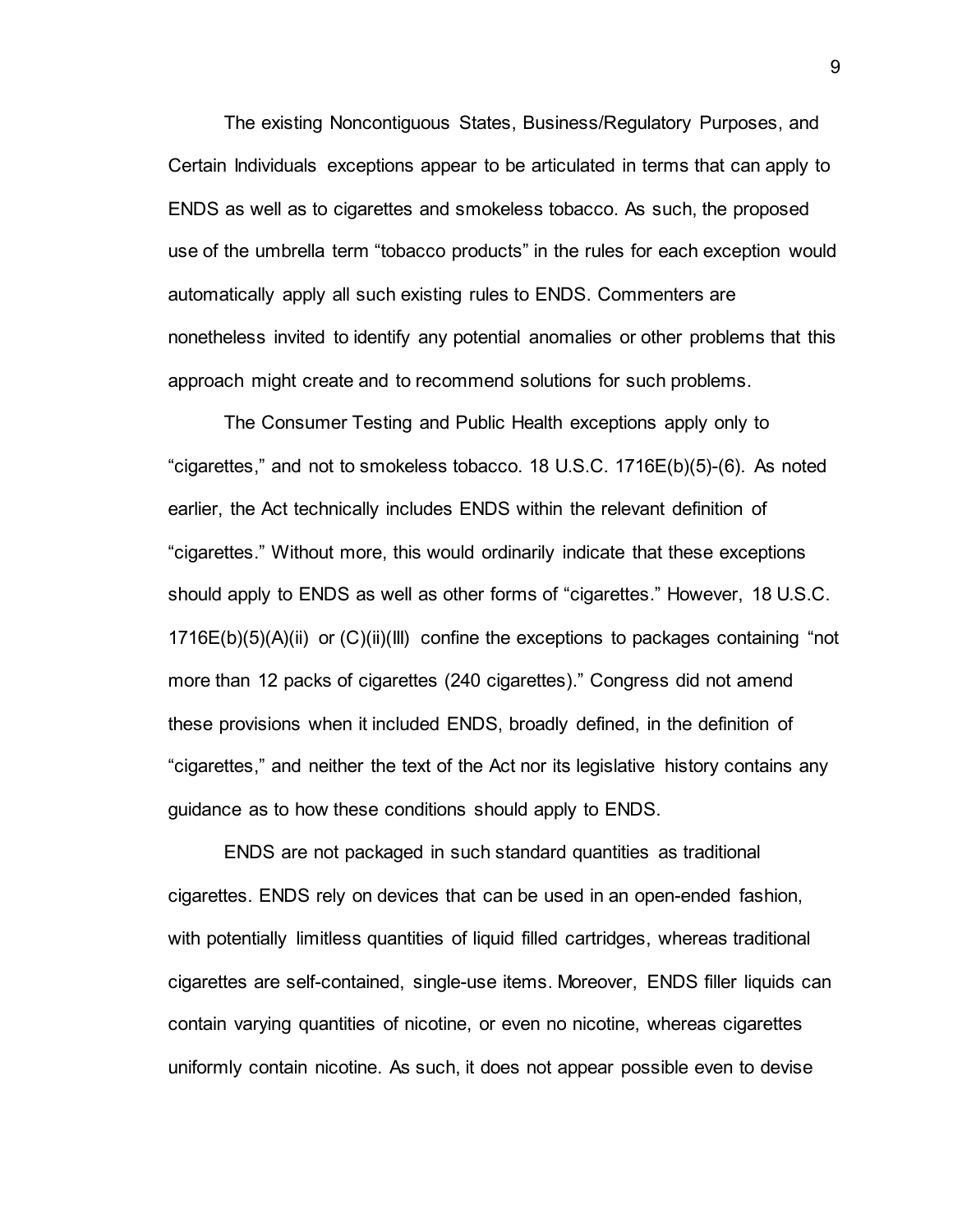an administrable standard of equivalence that would allow "12 packs of cigarettes (240 cigarettes)" to be translated into some quantity of ENDS filler liquid, let alone ENDS products other than filler liquid.

Given the Act's broad definition of ENDS and the material differences between ENDS products and the types of products originally encompassed by the Consumer Testing and Public Health exceptions, it appears reasonable to construe the lack of accommodation for ENDS in the relevant statutory text to render those exceptions inapplicable to ENDS. To the extent that commenters believe that the Consumer Testing and Public Health exceptions should apply to ENDS, commenters are invited to recommend alternative standards consistent with Congress's apparent intent to limit the quantity of items mailed in packages under the exceptions. Commenters should explain in detail how any proposed alternative quantity limits are analogous to or otherwise consistent with those in 18 U.S.C. 1716E(b)(5)(A)(ii) or (C)(ii)(III), or why such consistency is not necessary. Commenters are also invited to furnish any relevant documentation or supporting information that may aid the Postal Service in evaluating their recommendations.

### **Effective Date of Eventual Final Rule**

Particularities here merit a brief discussion of the timing of the eventual final rule, in the interest of providing stakeholders with advance information. Section 603(a) of the Act requires the Postal Service "promulgate regulations to clarify the applicability of the prohibition on mailing of cigarettes" to ENDS not later than 120 days after enactment (i.e., April 26, 2021). Section 603(b) provides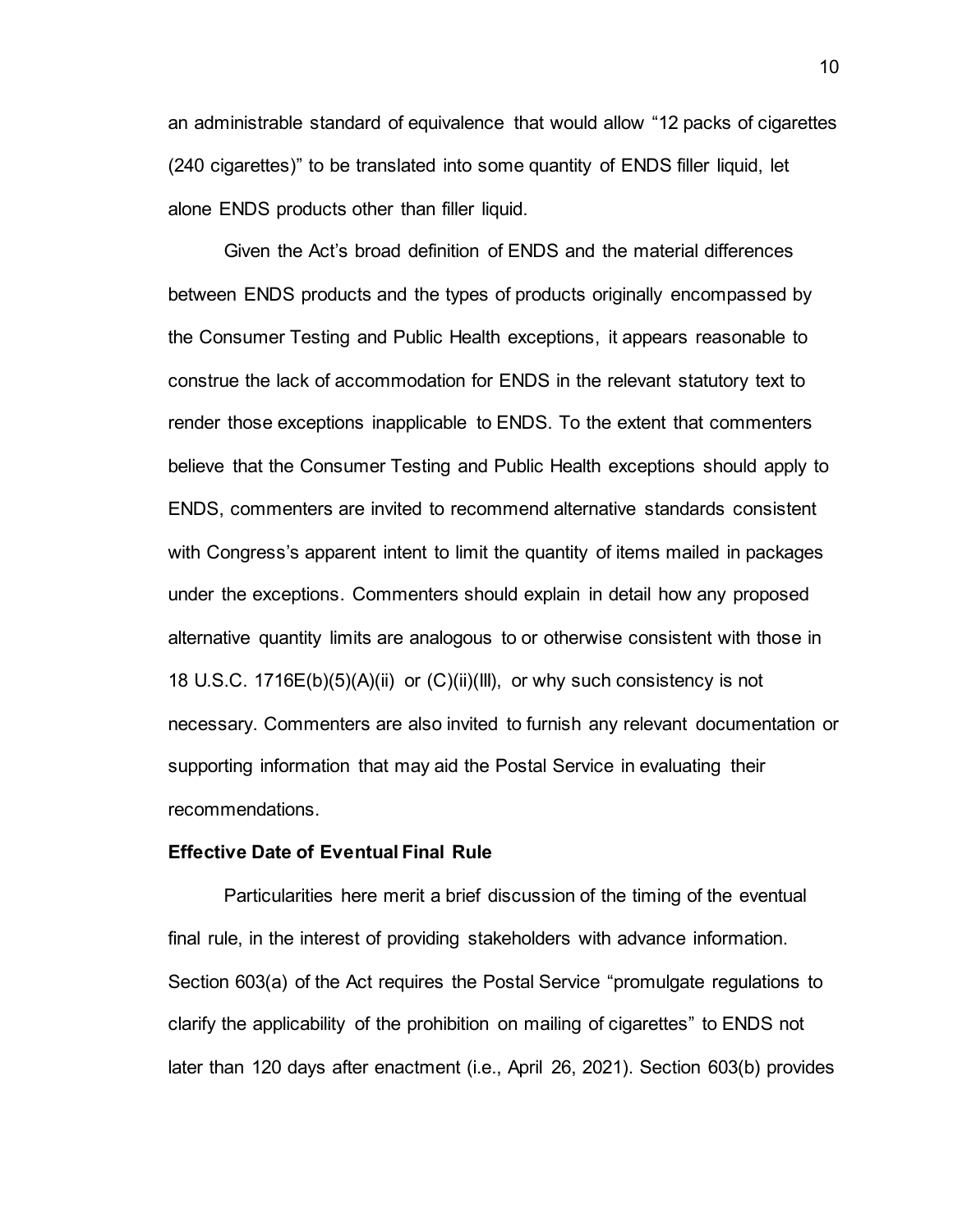that the prohibition will apply to mailings of ENDS "on and after" the publication date of the final rule. In specifying this immediate effective date, Congress expressly abrogated the standard 30-day notice period for a final rule under the Administrative Procedure Act (APA), which would otherwise apply to rulemakings concerning the mailability statute here. 5 U.S.C. 553(d), 559; 39 U.S.C. 3001(m). To the extent that this rulemaking concerns not only the mailing prohibition referenced in the Act, but also the application of exemptions from that prohibition, the APA permits those aspects of the eventual final rule likewise to take effect with less than 30 days' notice (e.g., immediately upon publication). 5 U.S.C. 553(d)(1).

*Joshua J. Hofner*

*Attorney, Ethicsand Legal Compliance.*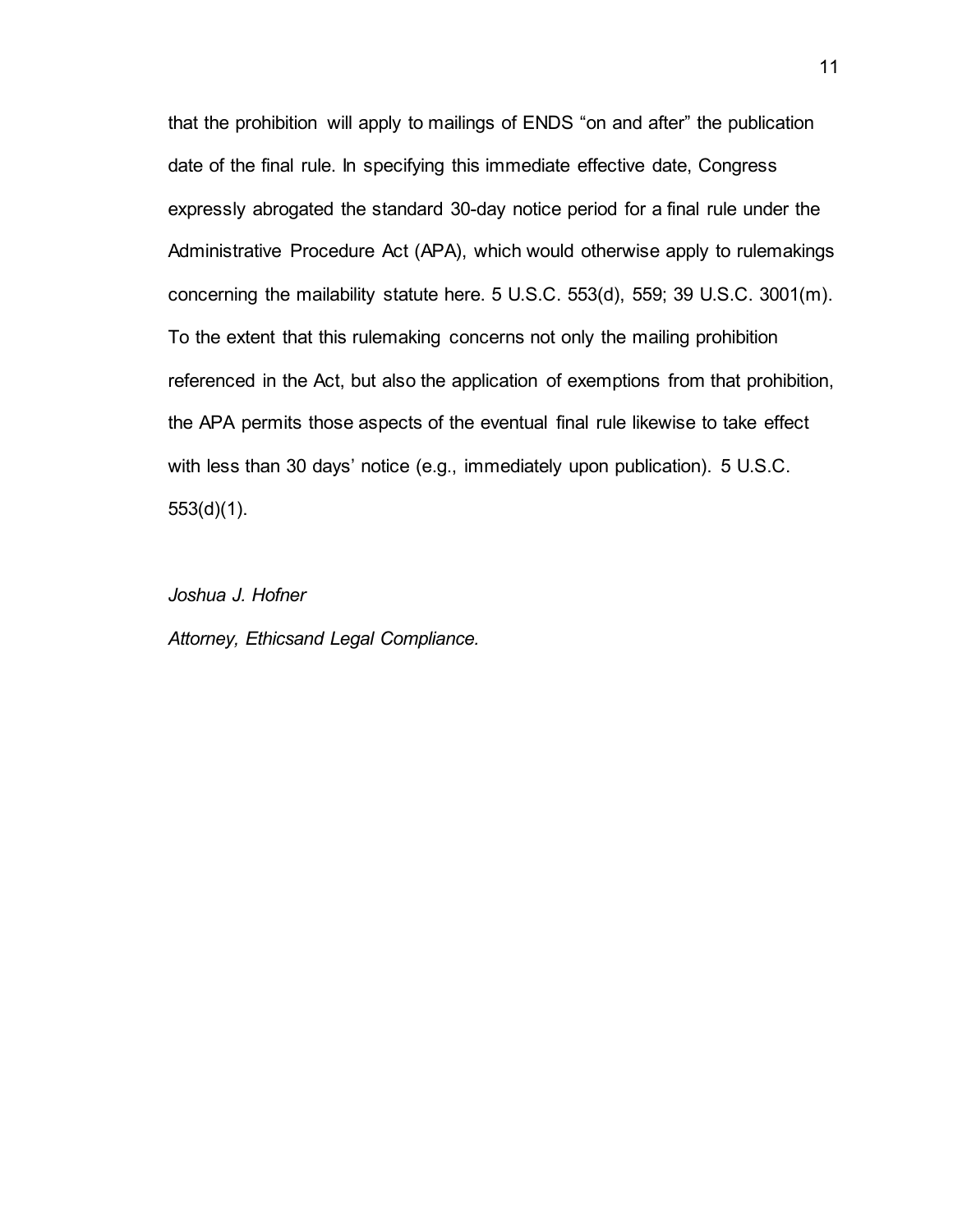\* \* \* \* \*

#### **4 Restricted Matter**

\* \* \* \* \*

## *[Revise title of 47 to read as follows:]*

**47 Tobacco Products (Including Electronic Nicotine Delivery Systems)** \* \* \* \* \*

*[Renumber 471.2 through 471.6 as 471.5 through 471.9, respectively, and insert after 471.1 the following:]*

## **471.2 Electronic Nicotine Delivery System (ENDS)**

Any electronic device that, through an aerosolized solution, delivers nicotine, flavor, or any other substance to the user inhaling from the device. ENDS include, but are not limited to, electronic cigarettes (e-cigarettes), electronic hookahs (e-hookahs), electronic cigars (e-cigars), vape pens, advanced refillable personal vaporizers, and electronic pipes. Any reference to ENDS also includes any component, e-liquid, part, or accessory of an ENDS device, regardless of whether the component, e-liquid, part, or accessory is sold or provided separately from the device. The term "ENDS" excludes any product that is approved by the Food and Drug Administration for sale as a tobacco cessation product or for any other therapeutic purpose, provided that the item is marketed and sold solely for such purposes.

## **471.3 E-Liquid**

Any liquid that is intended to be vaporized in an ENDS, regardless of whether the liquid contains nicotine.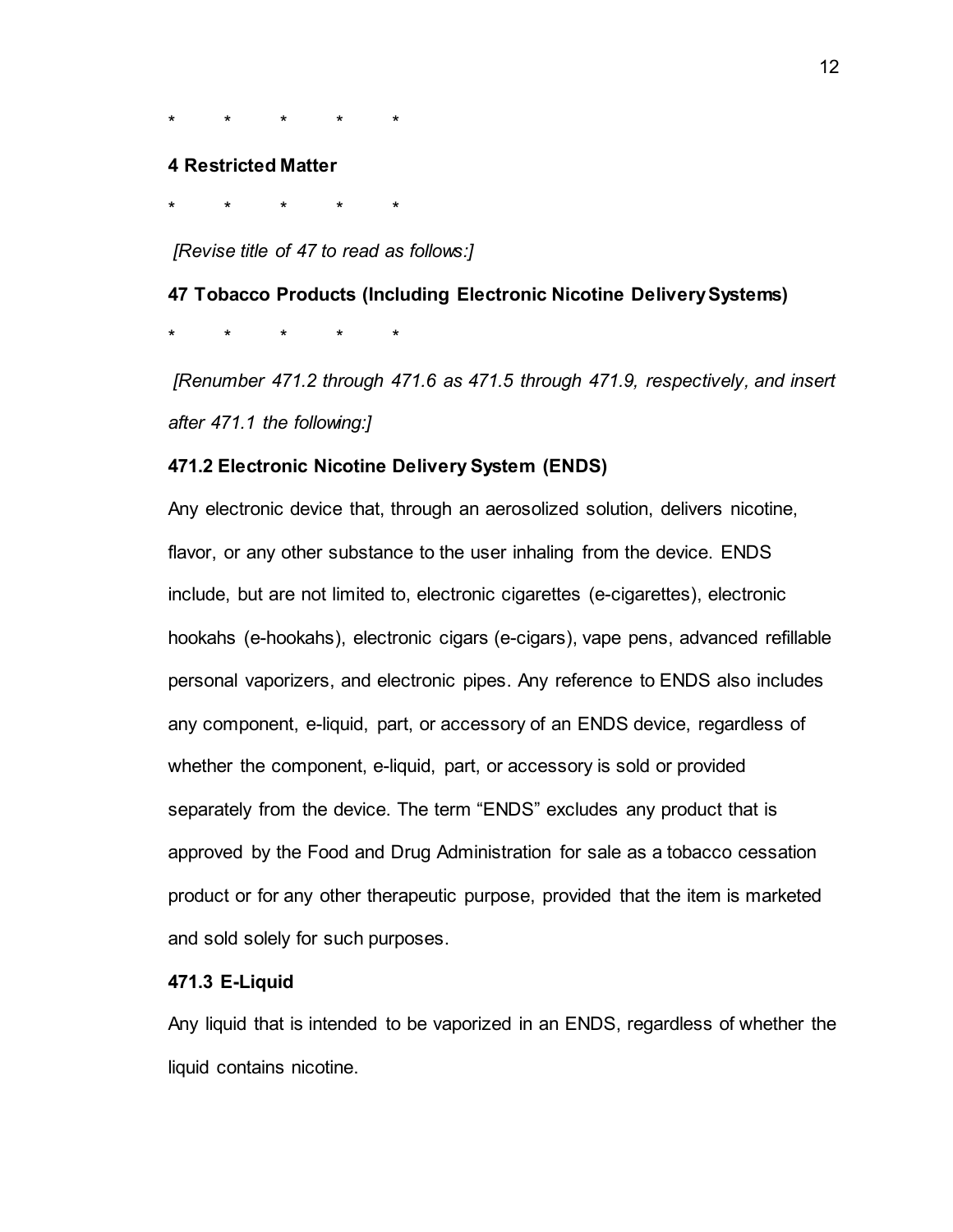## **471.4 Tobacco Products**

Cigarettes, smokeless tobacco, or ENDS. An ENDS is included within the term "tobacco product" regardless of whether it contains any material derived from tobacco.

\* \* \* \* \*

## **472 Mailability**

## **472.1 General**

#### *[Revise section text to read as follows:]*

Except as provided in [472.2,](https://pe.usps.com/text/pub52/pub52c4_026.htm#ep347208) all tobacco products are nonmailable and shall not be deposited in or carried through the Postal Service mailstream. Nonmailable tobacco products deposited in the mail are subject to seizure and forfeiture. Any nonmailable tobacco products seized and forfeited shall be destroyed or retained by the federal government for the detection or prosecution of crimes or related investigations and then destroyed. Senders of nonmailable tobacco products may be subject to seizure and forfeiture of assets, criminal fines, imprisonment, and civil penalties. The Postal Service will not accept for delivery or transmit any package that it knows, or has reasonable cause to believe, contains nonmailable tobacco products. If the Postal Service reasonably suspects that a mailer is tendering nonmailable tobacco products, then the mailer bears the burden of proof in establishing eligibility to mail. The Postal Service has reasonable cause not to accept for delivery or transmit a package based on: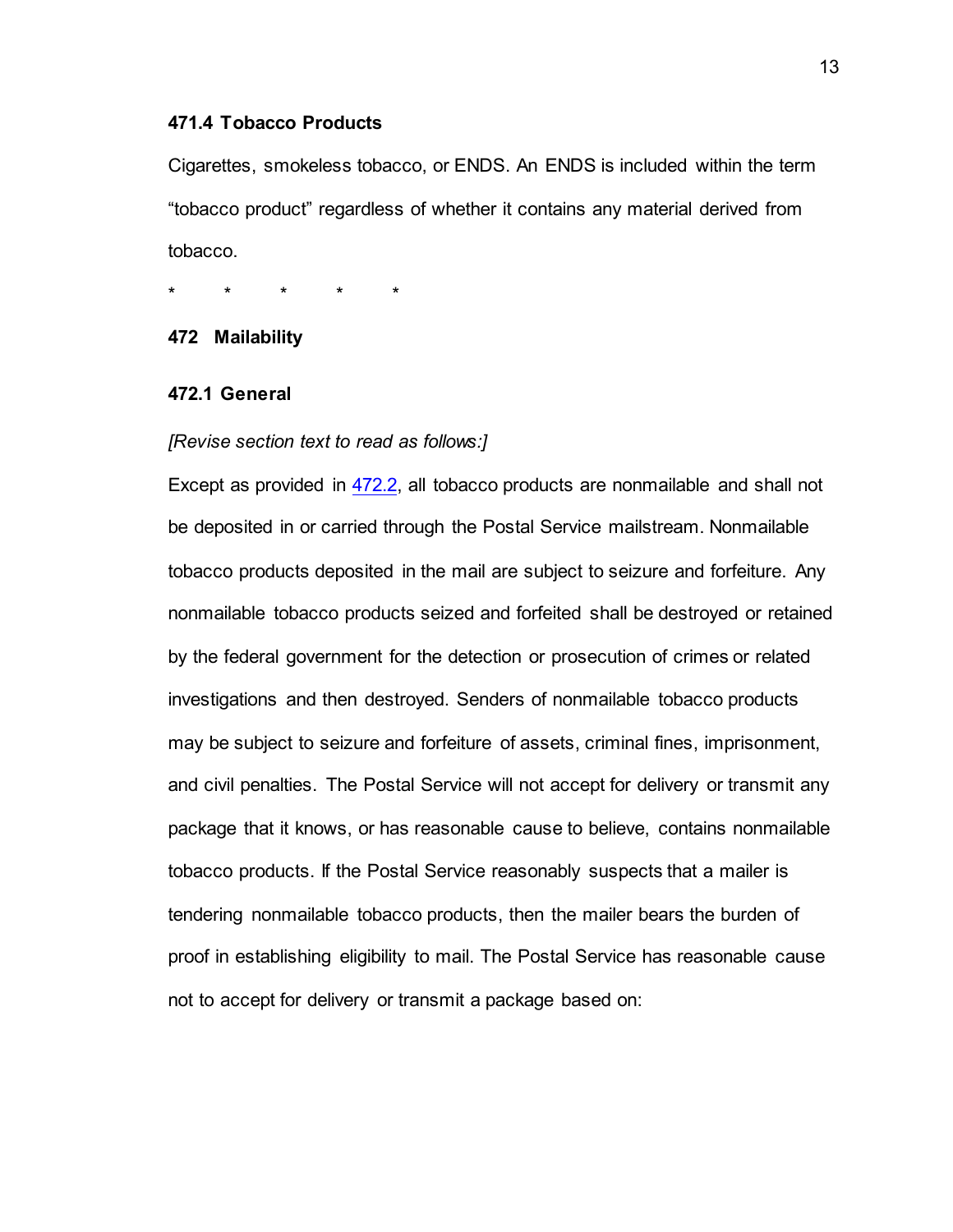- a. A statement on a publicly available website, or an advertisement, by any person that the person will mail matter which is nonmailable under this section in return for payment;
- b. The fact that the mailer or other person on whose behalf a mailing is being made is on the U.S. Attorney General's List of Unregistered or Noncompliant Delivery Sellers; or
- c. Any other characteristics of a package, individually or in combination with other packages, that reasonably indicate the likely presence of tobacco products.

With respect to knowledge or reasonable cause to believe that a package contains tobacco products, such items are presumed to be nonmailable absent affirmative, credible, and verifiable indications that the items are, in fact, mailable (including, but not limited, that they are excluded from the definition of ENDS fin 471.2).

\* \* \* \* \*

## **472.2 Mailability Exceptions**

*[Revise the first sentence to read as follows:]*

Tobacco products are mailable if one of the conditions in [472.21](https://pe.usps.com/text/pub52/pub52c4_026.htm#ep347213) through [472.26](https://pe.usps.com/text/pub52/pub52c4_026.htm#ep347339) is met.\*\*\*

\* \* \* \* \*

## **472.21 Mailing Within Noncontiguous States**

*[Revise relevant section text to read as follows:]*

\* \* \* \* \*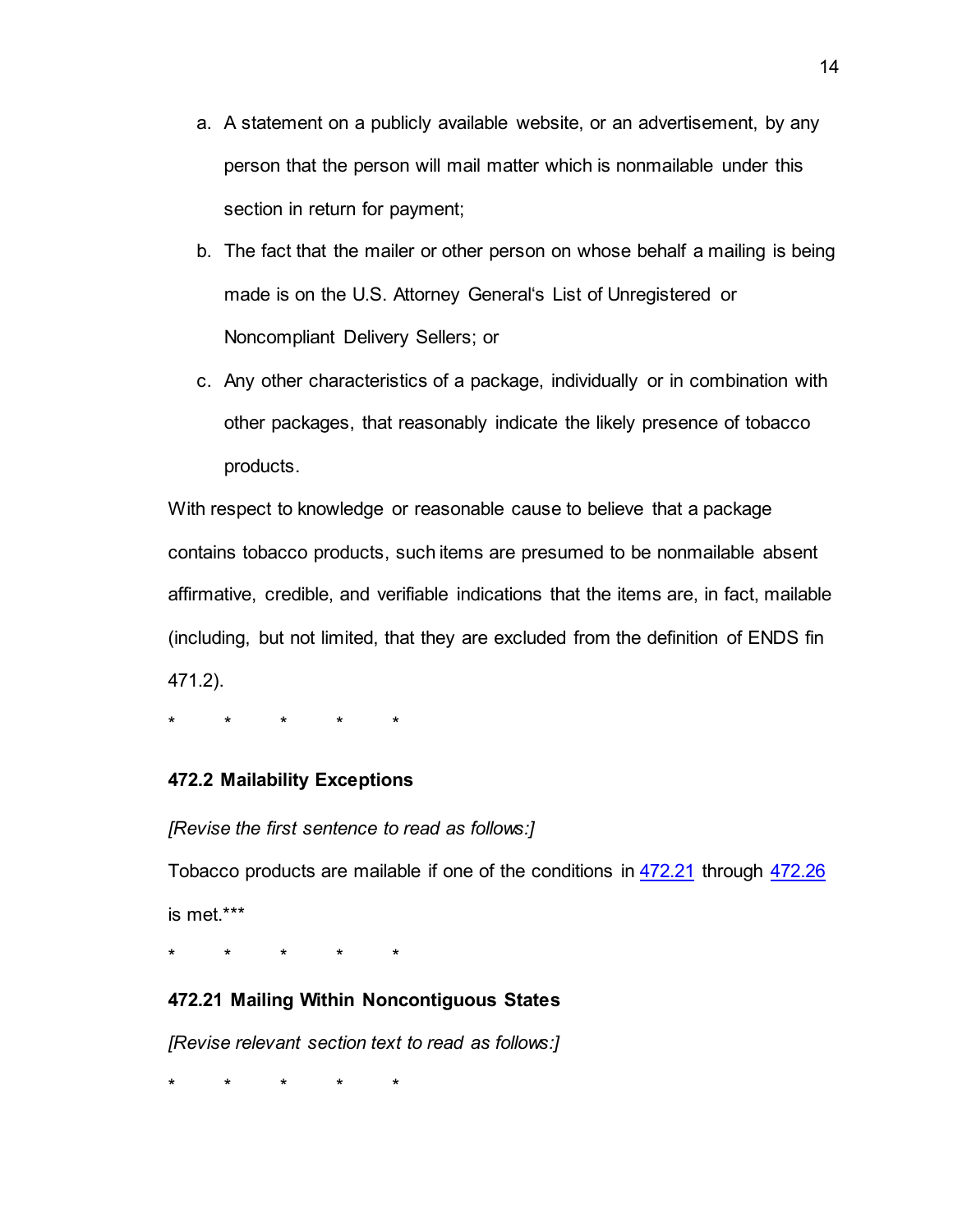\*\*\* Intra-Alaskan and intra-Hawaiian shipments of tobacco products are mailable, provided that such mailings:

\*\*\* d. Are marked with the following exterior marking on the address side of the mailpiece: "INTRASTATE SHIPMENT OF TOBACCO PRODUCTS."

\* \* \* \* \*

## **472.22 Exception for Business/Regulatory Purposes**

\* \* \* \* \*

## **472.221 Application**

*[Revise relevant section text to read as follows:]*

Each customer seeking to mail tobacco products under the business/regulatory purposes exception must complete an application letter requesting to mail under the business/regulatory purposes exception.

- a. The applicant must furnish:
	- 1. Information about its legal status, any applicable licenses, and authority under which it operates;
	- 2. Information about the legal status, any applicable licenses, and operational authority for all entities to which the applicant's mailings under this exception will be addressed; and
	- 3. All locations where mail containing tobacco products will be presented.
- b. The applicant must establish its and its recipients' eligibility as legally operating businesses that have all applicable state and federal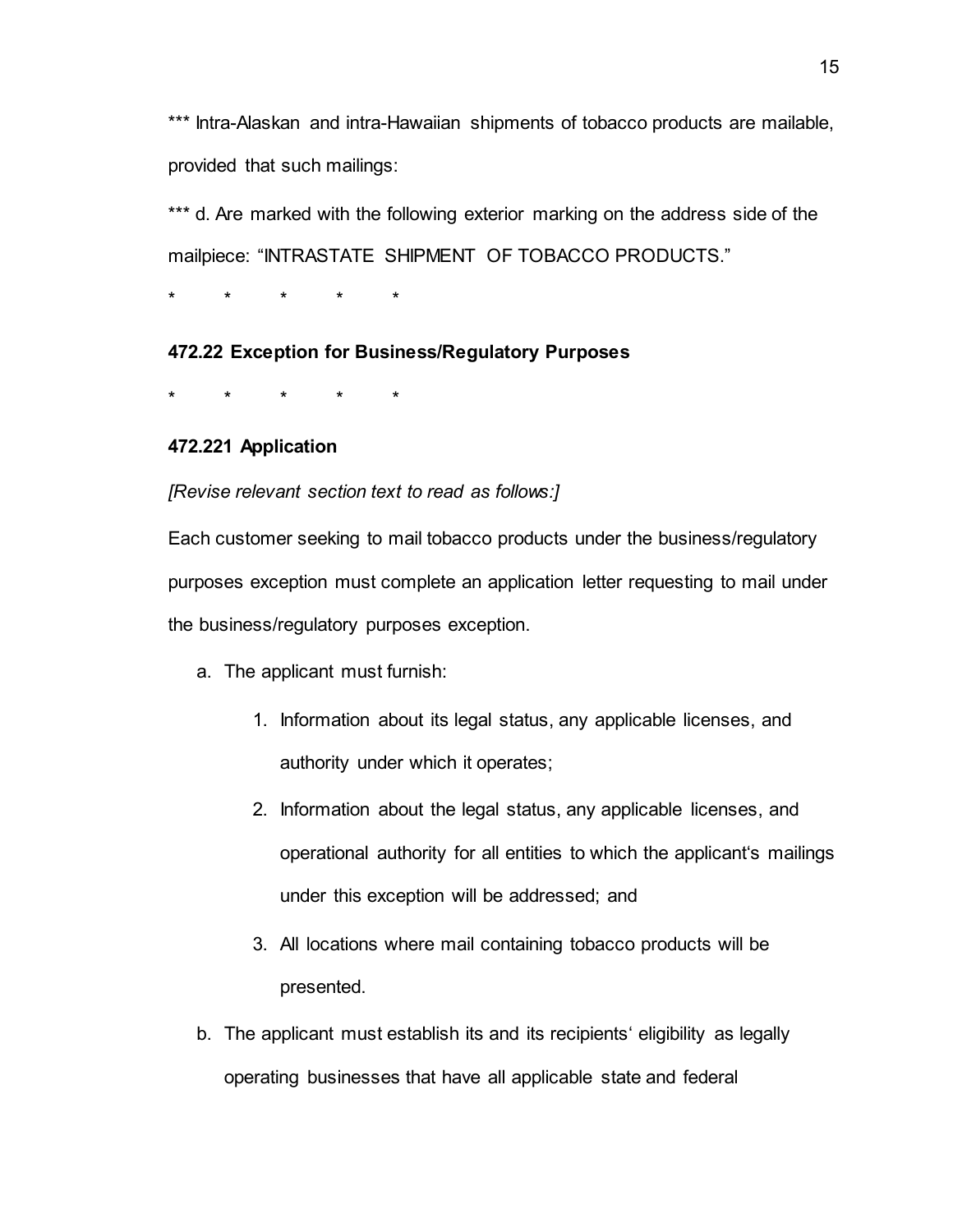government licenses or permits and are engaged in tobacco product manufacturing, distribution, wholesale, export, import, testing, investigation, or research; or, in the case of mailings for regulatory purposes, as a federal or state agency. Only those shipments containing otherwise nonmailable tobacco products addressed to recipients on the customer's list of designated recipients are eligible for the business/regulatory purposes exception.\*\*\*

\* \* \* \* \*

## **472.222 Mailing**

*[Revise relevant section text to read as follows:]*

Customers eligible to mail under the business/regulatory purposes exception may enter mailings of tobacco products only at the locations specified in the customer's application. \*\*\*

\* \* \* \* \*

#### **472.223 Delivery**

*[Revise bullet a. text to read as follows:]*

\* \* \* \* \*

a. The recipient must be an adult of at least the minimum age for the legal sale or purchase of the relevant tobacco products at the place of delivery, which should be verified by a postal employee before releasing or delivering the item to the recipient. \*\*\*

\* \* \* \* \*

## **472.23 Exception for Certain Individuals**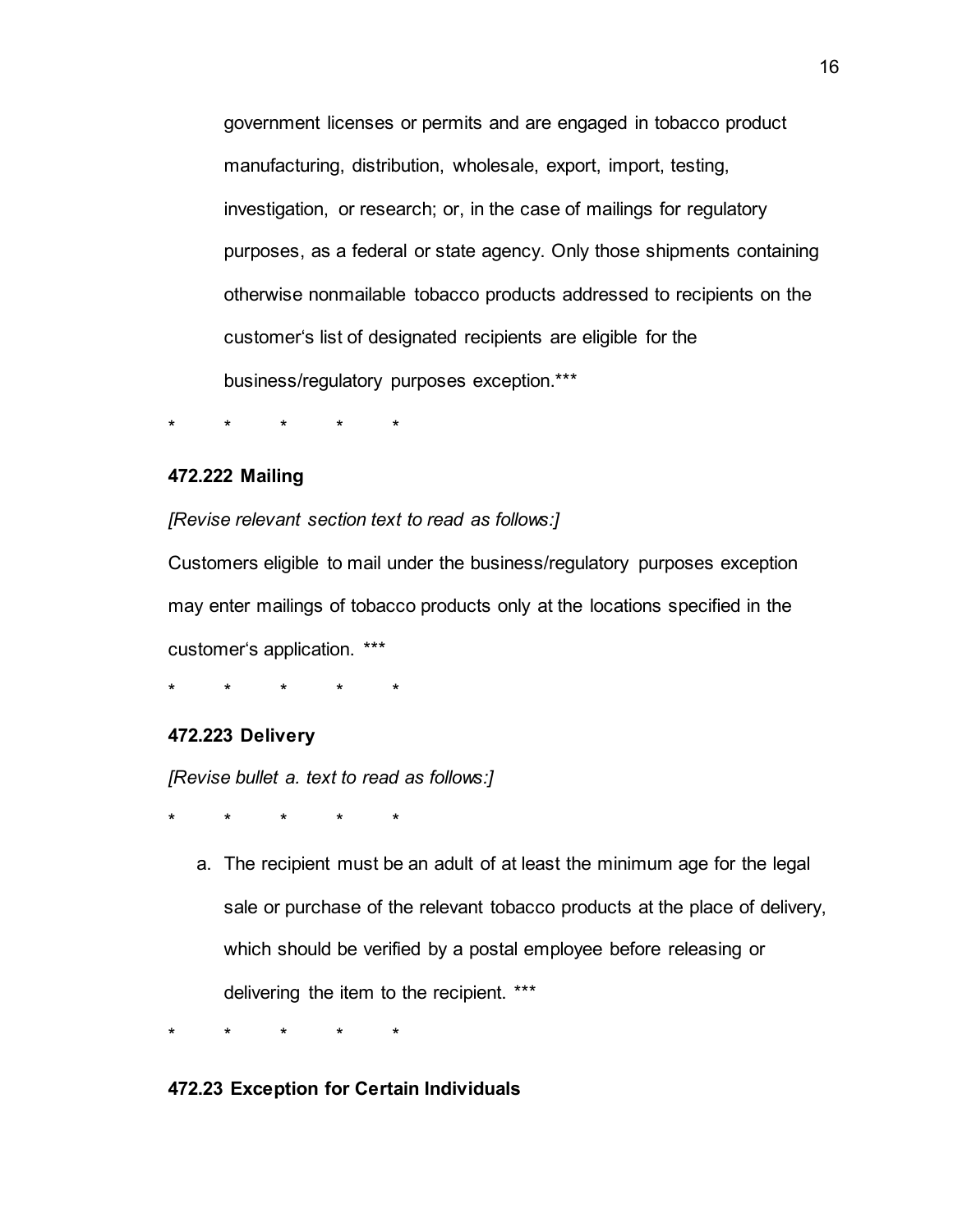## *[Revise relevant section text to read as follows:]*

The exception for certain individuals permits the mailing of small quantities of tobacco products by individual adults to businesses or to other adults. Such shipments may include, but are not limited to, tobacco products exchanged as gifts between individual adults and a damaged or unacceptable tobacco product returned by a consumer to the manufacturer. For purposes of this rule, "gifts" do not include tobacco products purchased by one individual for another from a third-party vendor through a mail-order transaction, or the inclusion of tobacco products at no additional charge with other matter pursuant to a commercial transaction.\*\*\*

\* \* \* \* \*

## **472.231 Entry and Acceptance**

*[Revise relevant section text to read as follows:]*

Mailings under the certain individuals exception must be entered under the following conditions:

- a. Tobacco products may only be mailed via a face-to-face transaction with a Postal Service employee. Applicable mailings may not be tendered through Pickup on Demand or Package Pickup services.
- b. Tobacco products may only be entered by an adult of at least the minimum age for the legal sale or purchase of the relevant tobacco products at the place of entry. This must be confirmed by postal employees.\*\*\*

\* \* \* \* \*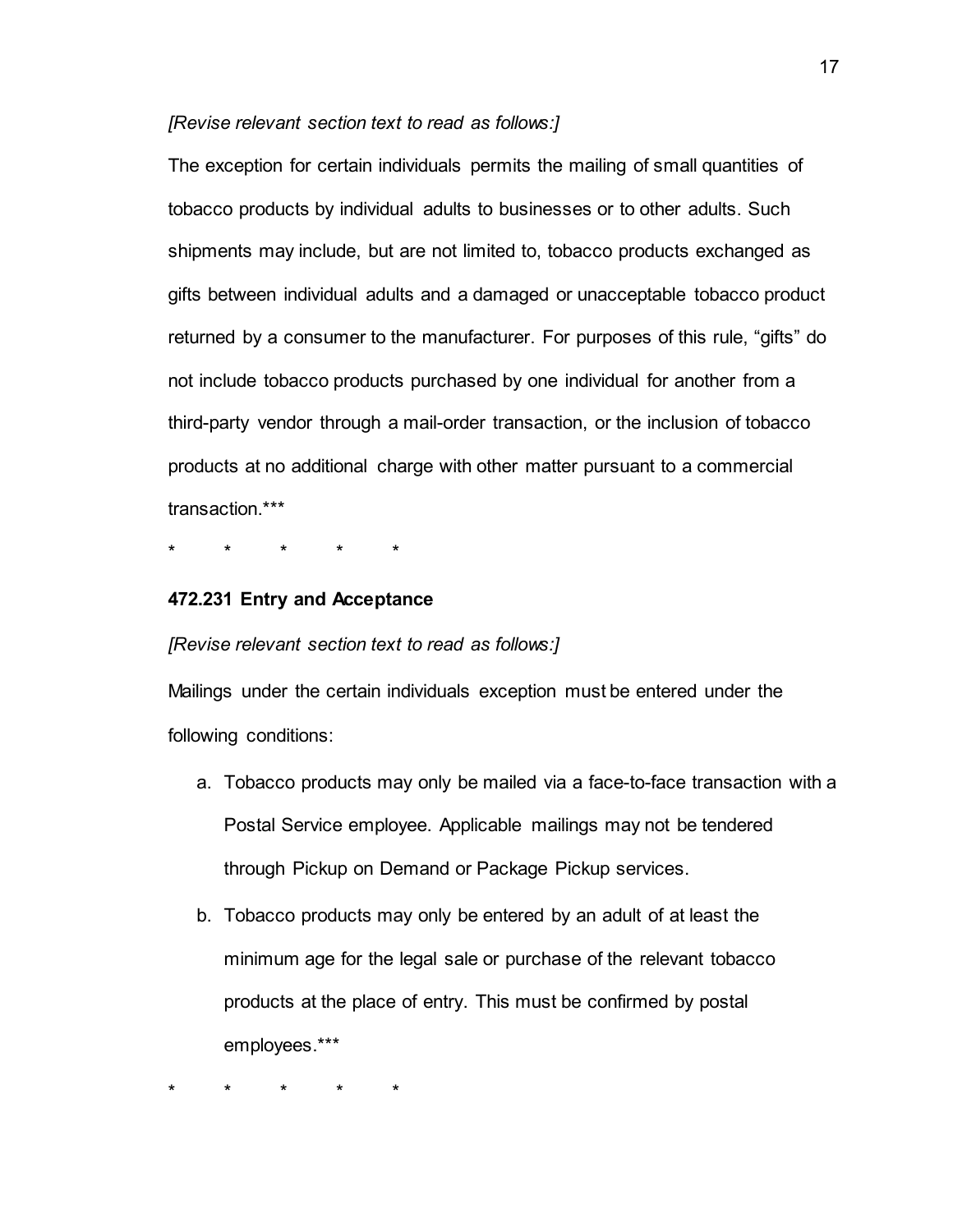*[Revise title of 472.234 to read as follows:]*

## **472.234 Tobacco Product Shipments to APO/FPO/DPO Addresses**

*[Revise relevant section text to read as follows:]*

Shipments of tobacco products may not be sent to APO/FPO/DPO destination addresses to which the mailing of such items are restricted (see DMM 703.2.3.1). To the extent that any tobacco products are permitted to be mailed to APO/FPO/DPO destination addresses, \*\*\*

\* \* \* \* \*

## **472.24 Consumer Testing Exception**

## *[Revise section text to read as follows:]*

The exception for consumer testing permits a legally operating cigarette manufacturer or legally authorized agent of a legally operating cigarette manufacturer to mail cigarettes to verified adult smokers solely for consumer testing purposes. The manufacturer for which mailings are entered under this exception must have a permit, in good standing, issued under 26 U.S.C. § 5713. The consumer testing exception applies only to cigarettes and not to smokeless tobacco or ENDS. Items must be mailed under conditions in [472.241](https://pe.usps.com/text/pub52/pub52c4_026.htm#ep347267) through [472.243.](https://pe.usps.com/text/pub52/pub52c4_026.htm#ep347333) 

\* \* \* \* \*

## **472.241 Application**

*[Revise section text to read as follows:]*